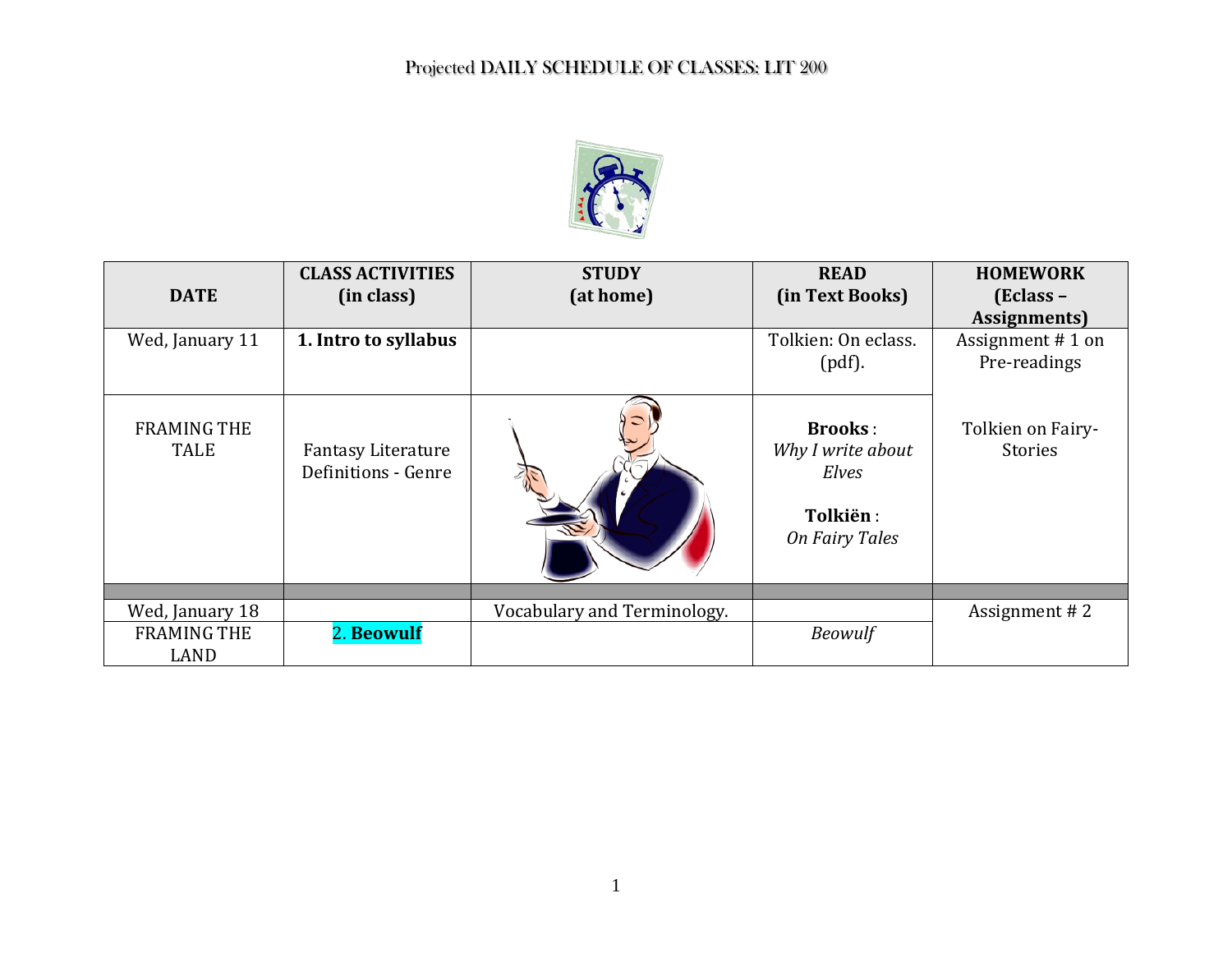| <b>DATE</b>     | <b>CLASS ACTIVITIES</b><br>(in class)                                           | <b>STUDY</b><br>(at home)                  | <b>READ</b><br>(in Text Books)                                                                                    | <b>HOMEWORK</b><br>(Eclass –<br><b>Assignments</b> ) |
|-----------------|---------------------------------------------------------------------------------|--------------------------------------------|-------------------------------------------------------------------------------------------------------------------|------------------------------------------------------|
| Wed, January 25 | <b>MAGIC</b><br><b>3. Robert Howard</b><br><b>Conan the</b><br><b>Cimmerian</b> |                                            | <b>CONAN</b><br>The Tower of the<br>Elephant<br>$(pp. 59-81)$<br>Queen of the Black<br>Coast<br>$(pp. 121 - 149)$ | Assignment #3                                        |
|                 |                                                                                 |                                            |                                                                                                                   |                                                      |
| Wed, February 1 | <b>4. LOVECRAFT</b>                                                             | Read                                       |                                                                                                                   | Assignment #4                                        |
|                 |                                                                                 | Dagon (1917)<br>The Call of Cthulhu (1927) |                                                                                                                   |                                                      |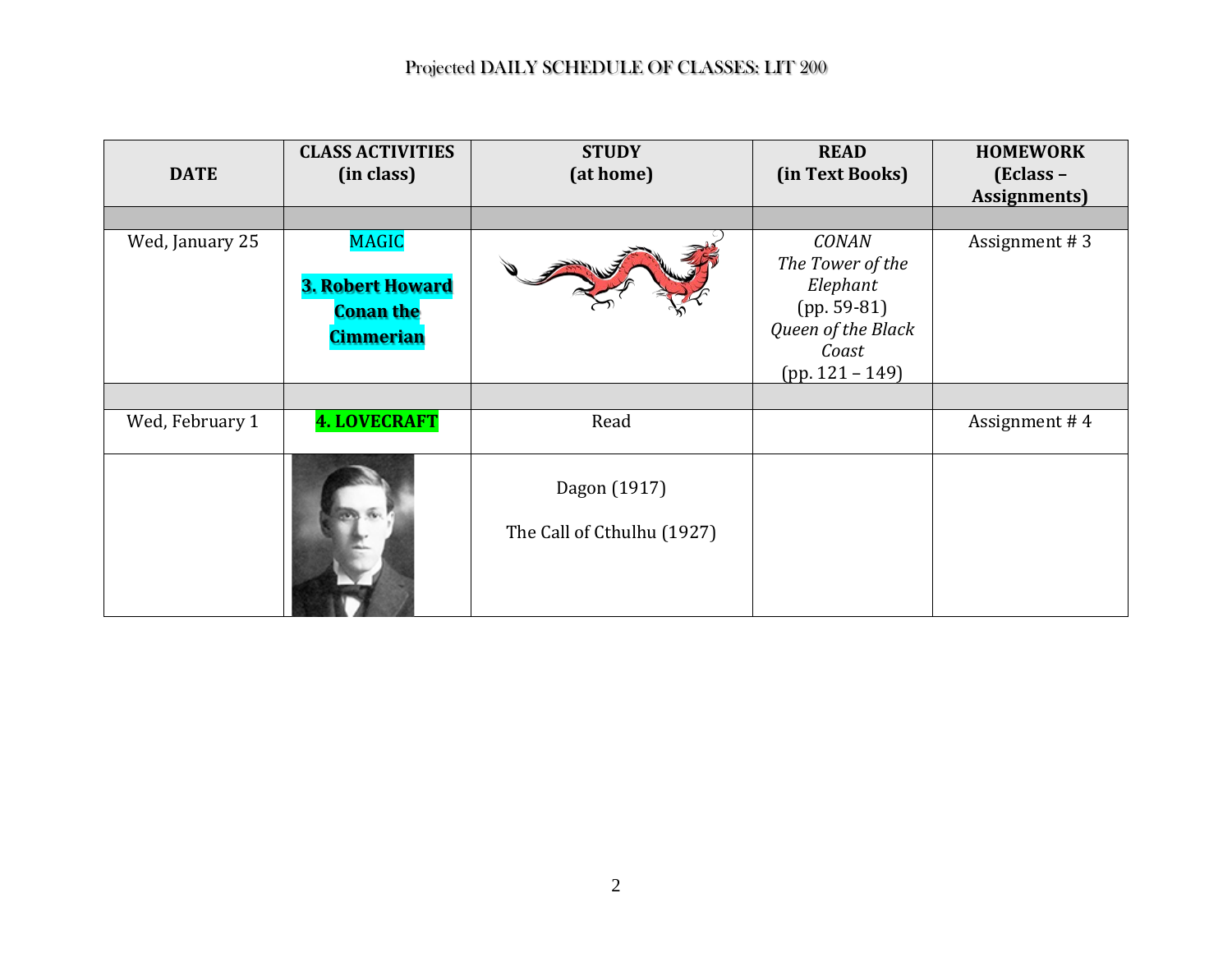| <b>DATE</b>      | <b>CLASS ACTIVITIES</b><br>(in class) | <b>STUDY</b><br>(at home)      | <b>READ</b><br>(in Text Books) | <b>HOMEWORK</b><br>(Eclass -                 |
|------------------|---------------------------------------|--------------------------------|--------------------------------|----------------------------------------------|
|                  |                                       |                                |                                | <b>Assignments</b> )                         |
|                  |                                       |                                |                                |                                              |
| Wed, February 8  | <b>EPIC FANTASY</b>                   |                                |                                | Assignment #5                                |
|                  | 4. Tolkiën                            | The Hobbit                     | <b>HOBBIT</b>                  | Listen to Tolkien's                          |
|                  | <b>The Hobbit</b>                     | There and Back<br>Again        | <b>CHAP. 1-6</b>               | Interview on You<br>Tube                     |
|                  |                                       | J. R. R. Tolkien               | + Appendix A: The              | Read the 1971 BBC                            |
|                  |                                       |                                | <b>Quest of Erebor</b>         | Interview transcript                         |
|                  |                                       | Allen & Unwin Lt               |                                |                                              |
|                  |                                       |                                |                                |                                              |
| Wed, February 15 | 6. Tolkien                            |                                | <b>CHAP. 7-13</b>              | Assignment #6                                |
|                  | The Hobbit                            | D&D                            |                                |                                              |
|                  |                                       |                                |                                | Watch the video"                             |
|                  | Magical Objects:<br>The Wand          |                                |                                | Dr. Anne Berthelot<br><b>LECTURE at PLNU</b> |
|                  |                                       |                                |                                | "Wizards in Fantasy                          |
|                  |                                       |                                |                                | Lit. From Merlin to                          |
|                  |                                       |                                |                                | Gandalf/Dumbeldore"                          |
|                  |                                       |                                |                                |                                              |
|                  |                                       | <b>GUEST: JEREMY CRAWFORD?</b> |                                |                                              |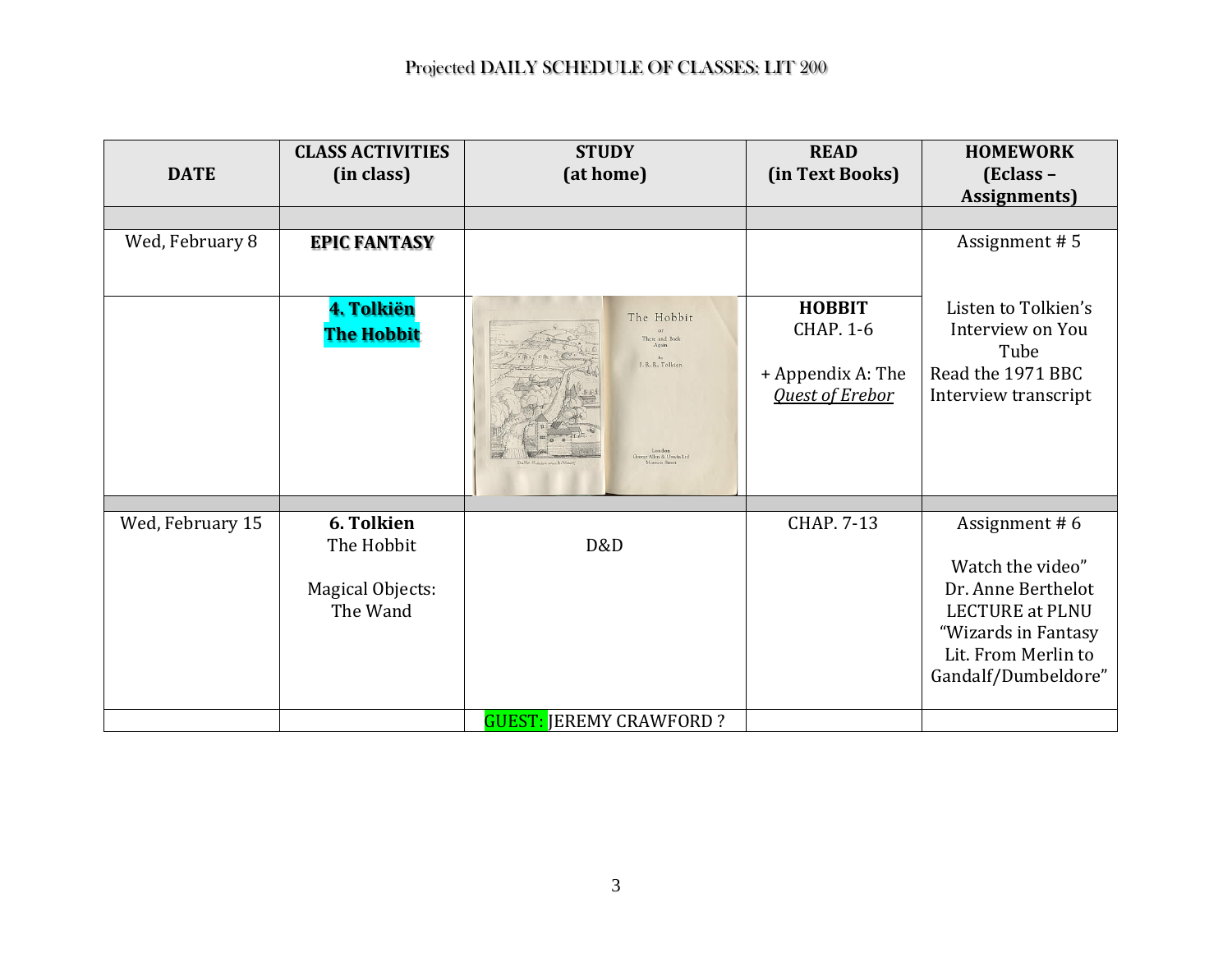|                  | <b>CLASS ACTIVITIES</b>    | <b>STUDY</b>      | <b>READ for Class</b> | <b>HOMEWORK</b> |
|------------------|----------------------------|-------------------|-----------------------|-----------------|
| <b>DATE</b>      | (in class)                 | (at home)         | (in Text Book)        |                 |
|                  |                            |                   |                       |                 |
| Wed, February 22 | 7. Tolkien                 | Taming the Dragon | CHAP. 14-19           | Assignment #7   |
|                  | The Hobbit                 |                   |                       |                 |
|                  |                            |                   |                       |                 |
|                  |                            |                   |                       |                 |
| Wed, March 1     |                            | Sword & Sorcery   |                       | Assignment #8   |
|                  | <b>8. Michael Moorcock</b> |                   | The dreaming City &   |                 |
|                  | <b>ELRIC</b>               |                   | While the Gods laugh  |                 |
|                  |                            |                   | p. 9-81.              |                 |

| <b>DATE</b>   | <b>CLASS ACTIVITIES</b><br>(in class) | <b>STUDY</b><br>(at home) | <b>READ for Class</b><br>(in Text Book) | <b>HOMEWORK</b>                  |
|---------------|---------------------------------------|---------------------------|-----------------------------------------|----------------------------------|
| Mon, March 13 | <b>MID-TERM EXAM</b>                  |                           |                                         | <b>MID-TERM XAM</b><br>Home take |
|               |                                       |                           |                                         |                                  |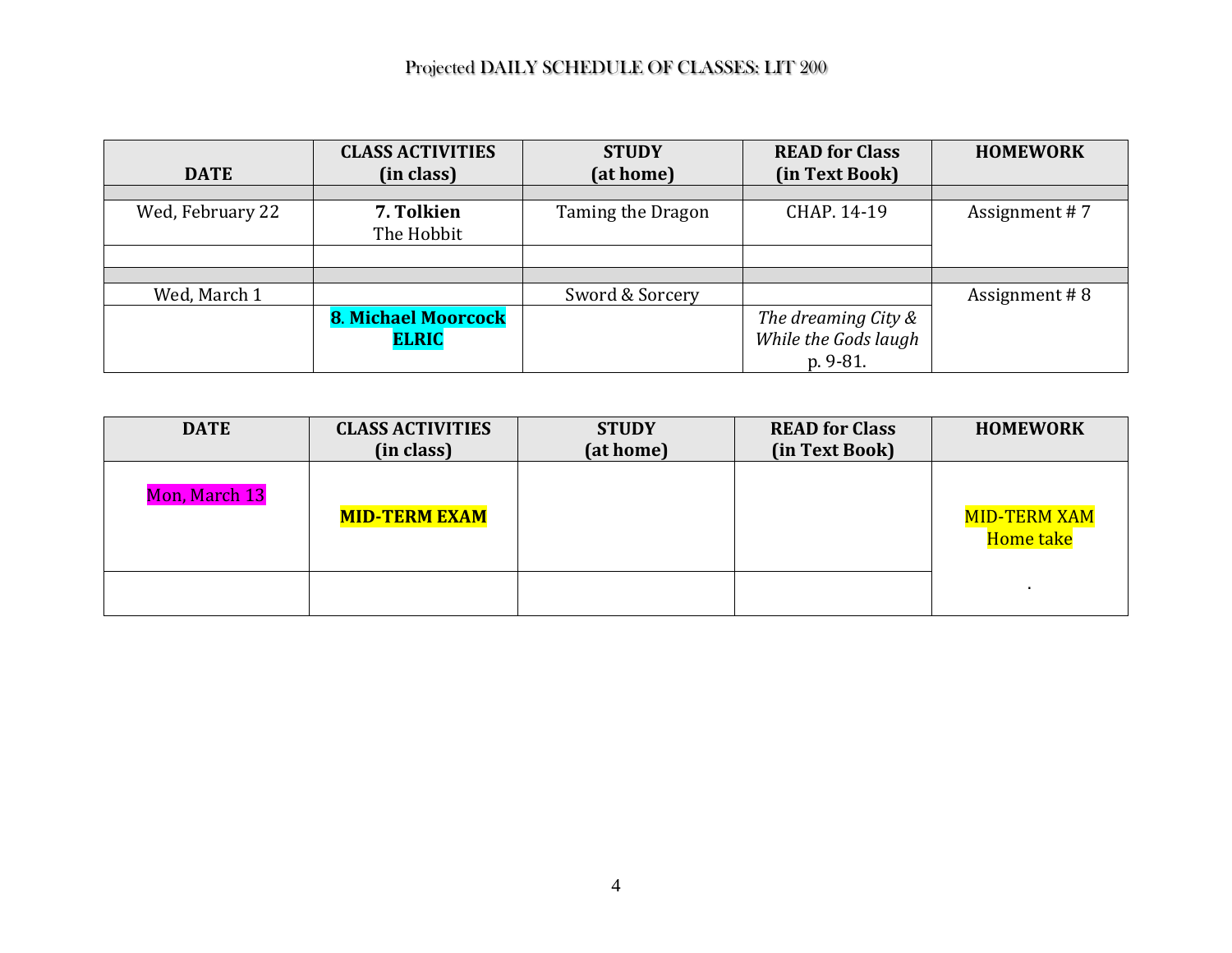| Wed, March 15 |                                                 | Sword & Sorcery |                                                        | Assignment #9              |
|---------------|-------------------------------------------------|-----------------|--------------------------------------------------------|----------------------------|
|               | 9. Ursula Leguin<br><b>A Wizard of Earthsea</b> | The Shadow.     | A Wizard of Earthsea<br><b>CHAP. 1-5</b><br>Karl Jung. | Read Leguin's<br>Interview |
|               |                                                 |                 |                                                        |                            |

| Wed, March 22 |                             |                 |            | Assignment #10 |
|---------------|-----------------------------|-----------------|------------|----------------|
|               | 10. Ursula Leguin           | K. Jung and the | CHAP. 6-10 |                |
|               | <b>A Wizard of Earthsea</b> | Archetypes      |            |                |

|      | <b>CLASS ACTIVITIES</b> | STUDY     | <b>READ</b>         | <b>HOMEWORK</b> |
|------|-------------------------|-----------|---------------------|-----------------|
| DATE | (in class)              | (at home) | fin<br>າ Text Book) |                 |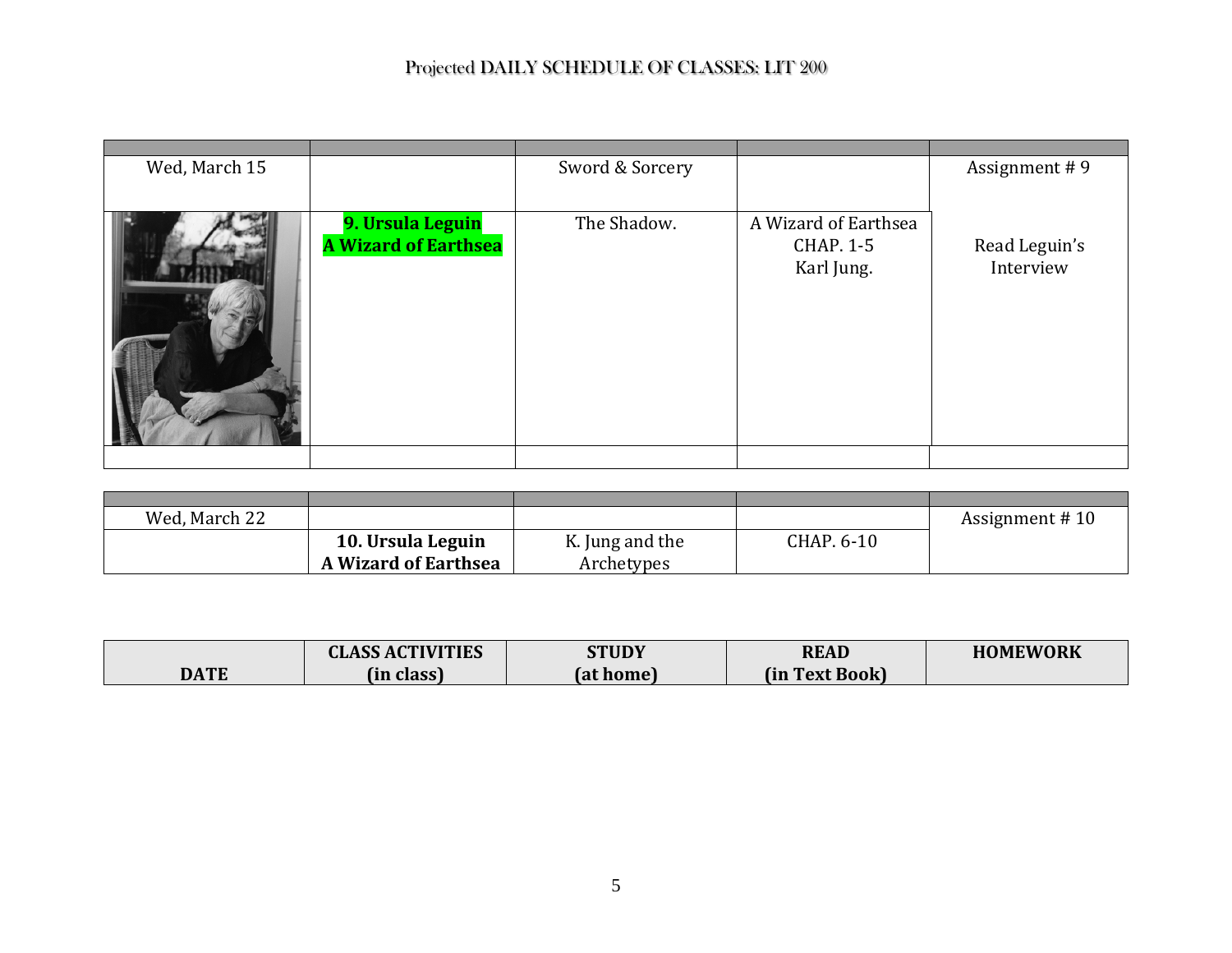| Wed, March 29 | 11. J. K. Rowling<br><b>Harry Potter</b>   | Harry Potter and the<br>Prisoner of Azkaban<br>Chap 1-11  | Assignment #11<br><b>Read Rowling</b><br>Interview |
|---------------|--------------------------------------------|-----------------------------------------------------------|----------------------------------------------------|
|               |                                            |                                                           |                                                    |
| Wed, April 5  | 12. . J. K. Rowling<br><b>Harry Potter</b> | Harry Potter and the<br>Prisoner of Azkaban<br>Chap 12-22 | Assignment #12                                     |
|               |                                            |                                                           |                                                    |